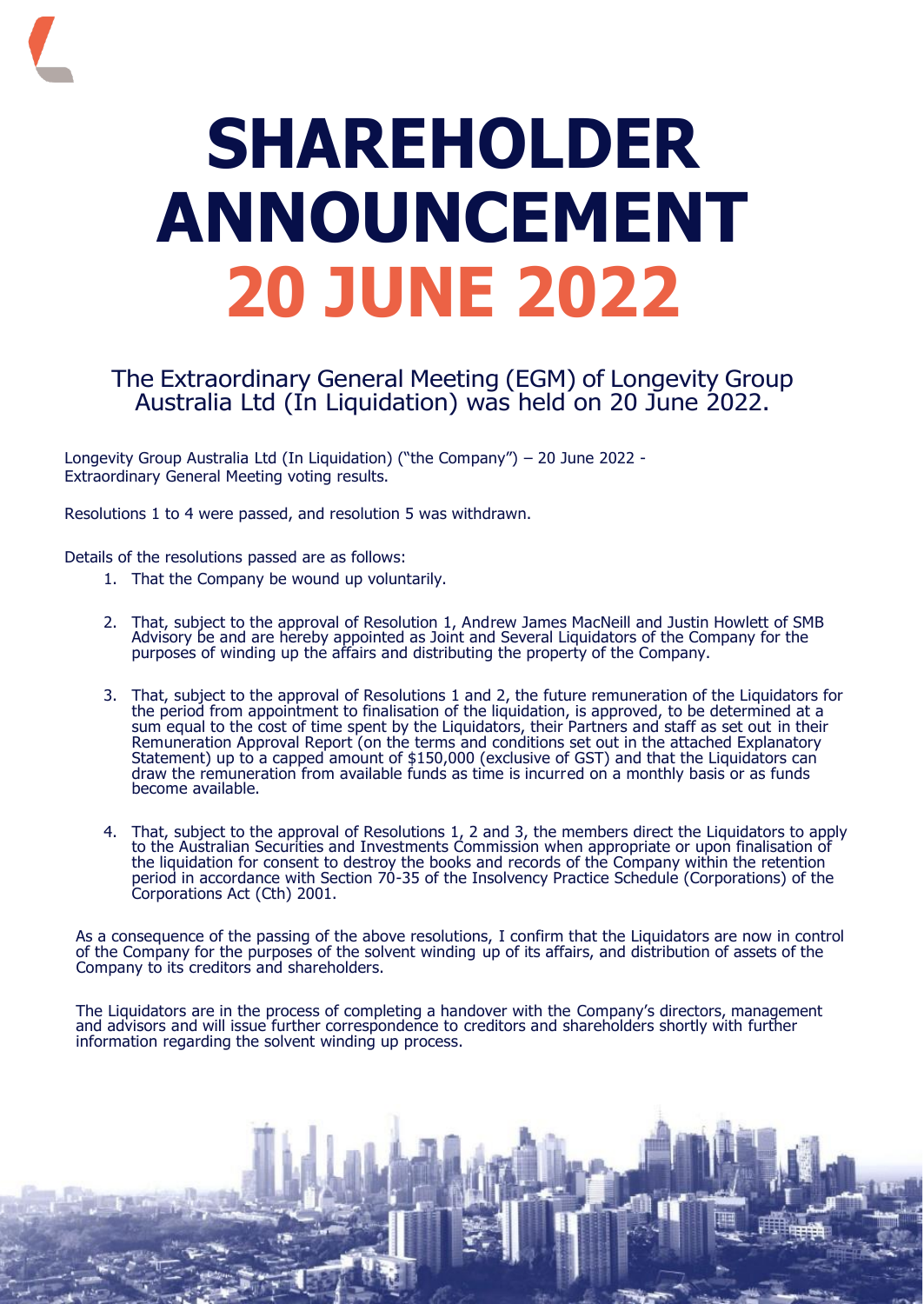In the meantime, if you have any queries, please contact my office via email at [longevity@smbadvisory.com.au](mailto:longevity@smbadvisory.com.au) or via telephone at (03) 9600 2100.

Yours faithfully

Allac Neill

**Andrew MacNeill** Liquidator